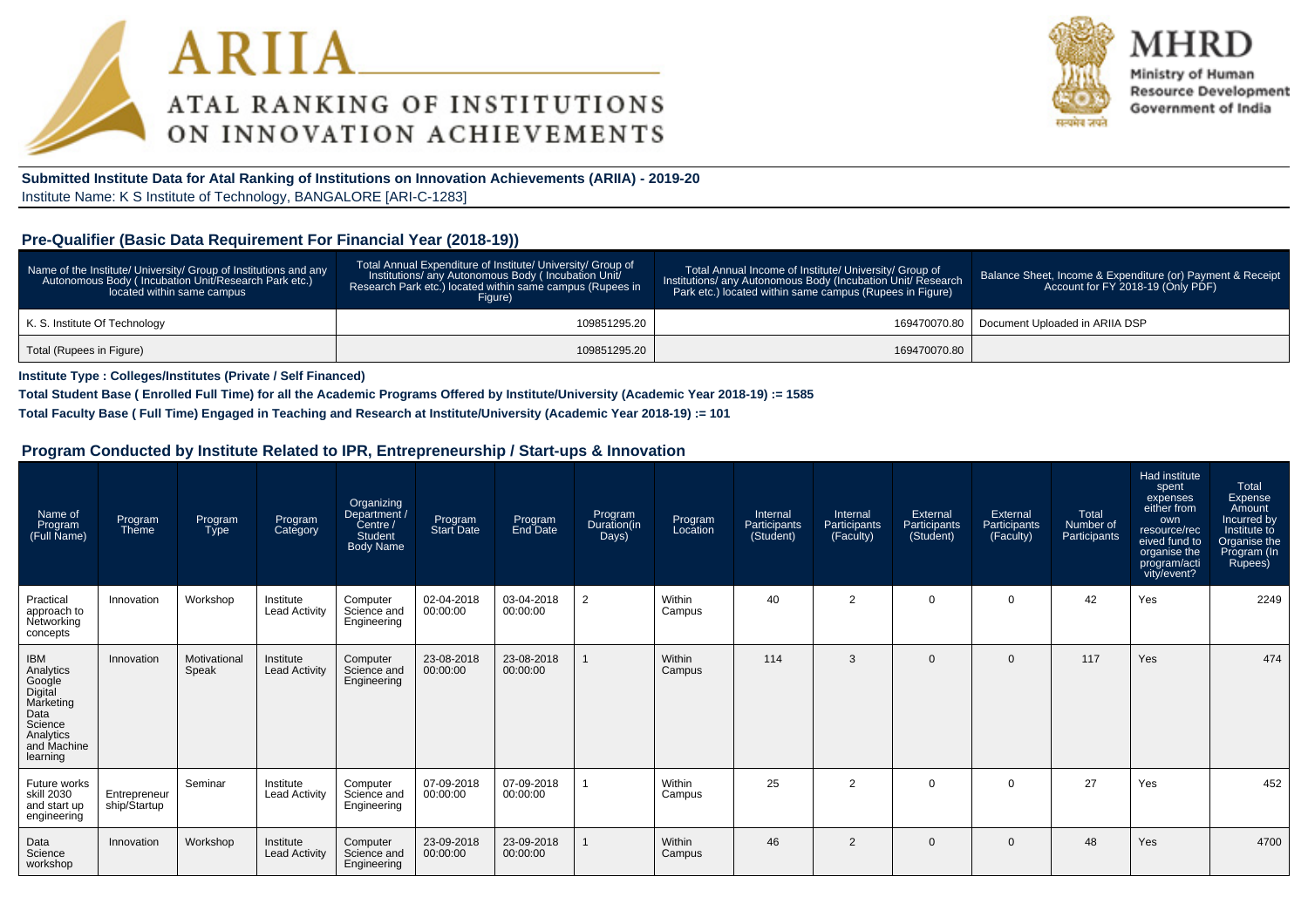| State Level<br>Hackathon<br>Sentinel<br>Hack 1.0        | Innovation | Hackathon             | Institute<br><b>Lead Activity</b> | Computer<br>Science and<br>Engineering    | 09-11-2018<br>00:00:00 | 10-11-2018<br>00:00:00 | $\overline{2}$ | Within<br>Campus | $\mathbf 0$ | 25             | 189            | $\overline{4}$ | 218 | Yes | 181000 |
|---------------------------------------------------------|------------|-----------------------|-----------------------------------|-------------------------------------------|------------------------|------------------------|----------------|------------------|-------------|----------------|----------------|----------------|-----|-----|--------|
| VMware<br>Virtualization<br>and Cloud<br>Essentials     | Innovation | Workshop              | Institute<br><b>Lead Activity</b> | Computer<br>Science and<br>Engineering    | 13-11-2018<br>00:00:00 | 14-11-2018<br>00:00:00 | $\overline{2}$ | Within<br>Campus | 56          | $\overline{4}$ | $\overline{0}$ | $\mathbf{0}$   | 60  | Yes | 6906   |
| Awareness<br>on Digital<br>Marketing                    | Innovation | Seminar               | Institute<br><b>Lead Activity</b> | Computer<br>Science and<br>Engineering    | 15-10-2018<br>00:00:00 | 15-10-2018<br>00:00:00 | 1              | Within<br>Campus | 76          | $\overline{2}$ | $\mathbf 0$    | $\mathbf 0$    | 78  | Yes | 550    |
| Introduction<br>to Artificial<br>Intelligence           | Innovation | Workshop              | Institute<br><b>Lead Activity</b> | Computer<br>Science and<br>Engineering    | 17-11-2018<br>00:00:00 | 17-11-2018<br>00:00:00 | $\mathbf{1}$   | Within<br>Campus | 37          | 2              | $\mathbf 0$    | $\mathbf{0}$   | 39  | Yes | 3000   |
| Introduction<br>to<br>virtualization                    | Innovation | workshop              | Institute<br><b>Lead Activity</b> | Computer<br>Science and<br>Engineering    | 10-11-2018<br>00:00:00 | 10-11-2018<br>00:00:00 | 1              | Within<br>Campus | 120         | 3              | $\mathbf 0$    | $\mathbf 0$    | 123 | Yes | 1000   |
| Mobile App<br>Developmen                                | Innovation | Motivational<br>Speak | Institute<br><b>Lead Activity</b> | Computer<br>Science and<br>Engineering    | 22-02-2019<br>00:00:00 | 22-02-2019<br>00:00:00 | $\mathbf{1}$   | Within<br>Campus | 100         | $\overline{2}$ | $\mathbf 0$    | $\mathbf{0}$   | 102 | Yes | 1000   |
| Robotics and<br>Home<br>Automation                      | Innovation | Seminar               | Institute<br><b>Lead Activity</b> | Computer<br>Science and<br>Engineering    | 27-02-2019<br>00:00:00 | 27-02-2019<br>00:00:00 | 1              | Within<br>Campus | 100         | $\overline{2}$ | $\mathbf 0$    | $\mathbf 0$    | 102 | Yes | 1000   |
| An<br>influential<br>respective<br>on carrier<br>growth | Innovation | Seminar               | Student<br><b>Lead Activity</b>   | Department<br>οf<br>Telecommun<br>ication | 02-08-2018<br>00:00:00 | 02-08-2018<br>00:00:00 |                | Within<br>Campus | 80          | 2              | $\mathbf 0$    | $\mathbf{0}$   | 82  | Yes | 1384   |
| Vanquish 18                                             | Innovation | Innovation<br>Contest | Student<br><b>Lead Activity</b>   | Department<br>οf<br>Telecommun<br>ication | 29-09-2018<br>00:00:00 | 29-09-2018<br>00:00:00 | 1              | Within<br>Campus | 200         | $\overline{4}$ | $\Omega$       | $\mathbf 0$    | 204 | Yes | 16179  |
| Embedded<br><b>IOT</b>                                  | Innovation | Workshop              | Student<br><b>Lead Activity</b>   | Department<br>of<br>Telecommun<br>ication | 05-10-2018<br>00:00:00 | 07-10-2018<br>00:00:00 | 3              | Within<br>Campus | 64          | 3              | $\overline{0}$ | $\mathbf{0}$   | 67  | Yes | 3351   |
| Robots for<br>industrial<br>Automation                  | Innovation | Guest<br>lecture      | Student<br><b>Lead Activity</b>   | Department<br>of<br>Telecommun<br>ication | 10-10-2018<br>00:00:00 | 10-10-2018<br>00:00:00 | 1              | Within<br>Campus | 45          | $\overline{2}$ | $\mathbf 0$    | $\mathbf 0$    | 47  | Yes | 2624   |
| <b>IOT</b>                                              | Innovation | Technical<br>Talk     | Student<br><b>Lead Activity</b>   | Department<br>Ωt<br>Telecommun<br>ication | 13-10-2018<br>00:00:00 | 13-10-2018<br>00:00:00 |                | Within<br>Campus | 112         | 3              | $\Omega$       | $\mathbf{0}$   | 115 | Yes | 2686   |
| Data<br>Structures.                                     | Innovation | Technical<br>Talk     | Student<br><b>Lead Activity</b>   | Department<br>of<br>Telecommun<br>ication | 15-03-2019<br>00:00:00 | 15-03-2019<br>00:00:00 | $\mathbf{1}$   | Within<br>Campus | 35          | $\overline{2}$ | $\mathbf 0$    | 0              | 37  | Yes | 531    |
| career path                                             | Innovation | Guest<br>lecture      | Student<br><b>Lead Activity</b>   | Department<br>of<br>Telecommun<br>ication | 08-03-2019<br>00:00:00 | 08-03-2019<br>00:00:00 | $\mathbf{1}$   | Within<br>Campus | 45          | $\mathbf{3}$   | $\mathbf{0}$   | $\overline{0}$ | 48  | Yes | 3851   |
| Python                                                  | Innovation | Technical<br>talk     | Student<br><b>Lead Activity</b>   | Department<br>οt<br>Telecommun<br>ication | 02-02-2019<br>00:00:00 | 02-02-2019<br>00:00:00 | $\mathbf{1}$   | Within<br>Campus | 82          | $\overline{2}$ | $\mathbf 0$    | $\mathbf 0$    | 84  | Yes | 2800   |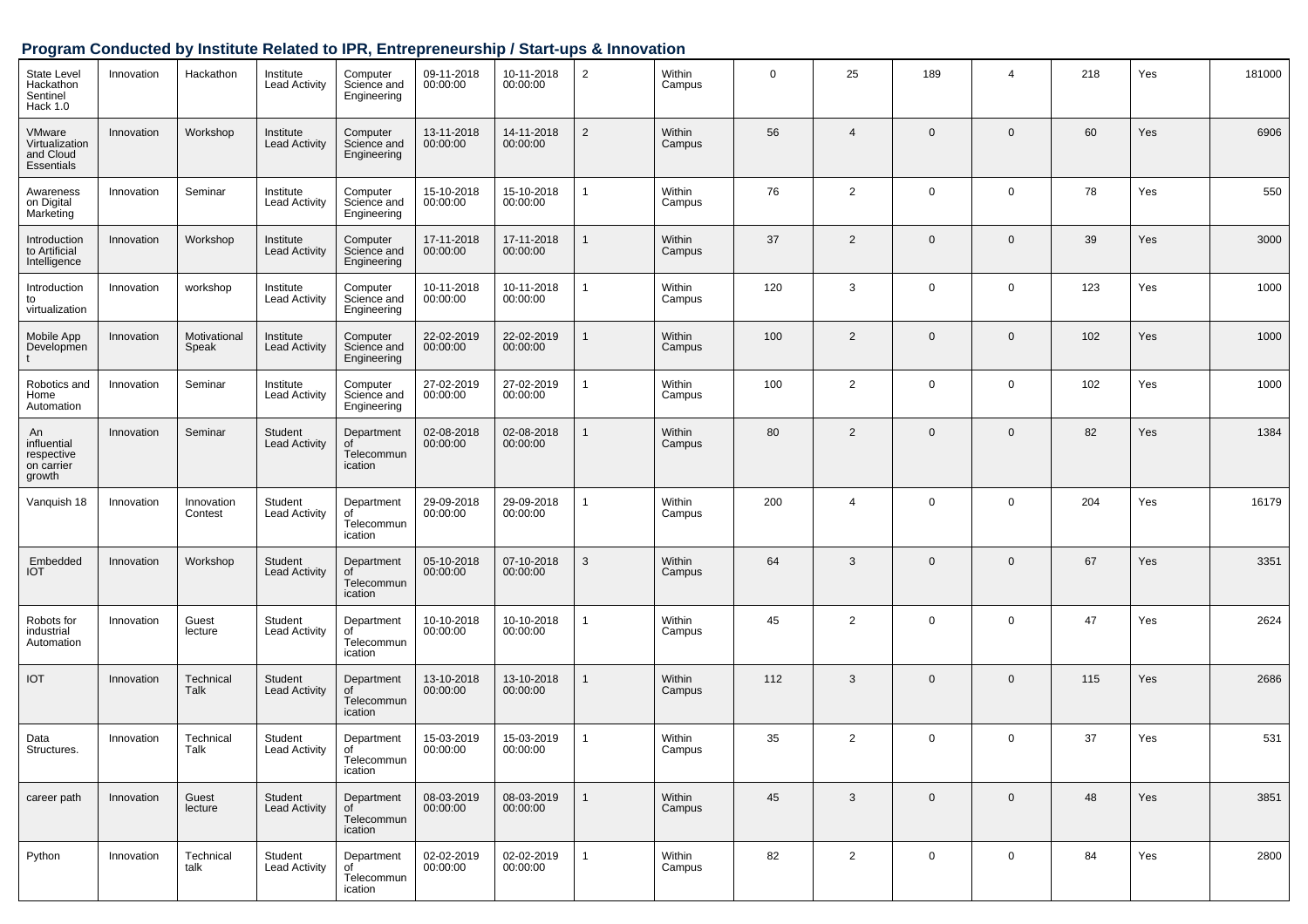| Open Day At<br><b>II</b> Sc                                                         | Innovation | Exposure<br>Visit                    | Institute<br><b>Lead Activity</b> | Department<br>of Computer<br>Science and<br>Engineering | 23-03-2019<br>00:00:00 | 23-03-2019<br>00:00:00 | $\mathbf{1}$   | Outside<br>Campus | 120         | 3              | $\mathbf 0$    | $\mathbf 0$    | 123 | No  | ---           |
|-------------------------------------------------------------------------------------|------------|--------------------------------------|-----------------------------------|---------------------------------------------------------|------------------------|------------------------|----------------|-------------------|-------------|----------------|----------------|----------------|-----|-----|---------------|
| Industrial<br>visit to NAL-<br><b>CSIR</b>                                          | Innovation | Exposure<br>visit                    | Institute<br>Lead Activity        | Electronics<br>and<br>Communicati<br>on<br>Engineering  | 22-03-2019<br>00:00:00 | 22-03-2019<br>00:00:00 | $\mathbf{1}$   | Outside<br>Campus | 47          | $\overline{2}$ | $\mathbf 0$    | $\mathbf 0$    | 49  | Yes | 600           |
| Industrial<br>Visit to NAL                                                          | Innovation | Exposure<br>visit                    | Institute<br>Lead Activity        | Electronics<br>and<br>Communicati<br>on<br>Engineering  | 08-03-2019<br>00:00:00 | 08-03-2019<br>00:00:00 |                | Outside<br>Campus | 58          | $\overline{2}$ | $\mathbf 0$    | $\mathbf 0$    | 60  | Yes | 600           |
| Talk on Path<br>Finder-NRI                                                          | Innovation | Training and<br>skill<br>development | Institute<br>Lead Activity        | Electronics<br>and<br>Communicati<br>on<br>Engineering  | 27-02-2019<br>00:00:00 | 27-02-2019<br>00:00:00 | 1              | Within<br>Campus  | 115         | $\mathbf 0$    | $\mathbf 0$    | $\mathbf 0$    | 115 | No  | ---           |
| Industrial<br>Visit to<br>Mrudani<br>Power<br>Controls                              | Innovation | Exposure<br>visit                    | Institute<br><b>Lead Activity</b> | ECE                                                     | 23-02-2019<br>00:00:00 | 23-02-2019<br>00:00:00 |                | Outside<br>Campus | 110         | $\overline{2}$ | $\mathbf 0$    | $\mathbf 0$    | 112 | Yes | 600           |
| Microsoft<br>certification<br>Courses                                               | Innovation | Seminar                              | Institute<br><b>Lead Activity</b> | Electronics<br>and<br>Communicati<br>on<br>Engineering  | 22-02-2019<br>00:00:00 | 22-02-2019<br>00:00:00 | 1              | Within<br>Campus  | 100         | $\overline{2}$ | $\mathbf 0$    | $\mathbf 0$    | 102 | No  | $\sim$ $\sim$ |
| Aspects of<br>Effective<br>Programmin<br>g and<br>Research                          | Innovation | Workshop                             | Institute<br><b>Lead Activity</b> | Electronics<br>and<br>Communicati<br>on<br>Engineering  | 16-01-2019<br>00:00:00 | 18-01-2019<br>00:00:00 | 3              | Outside<br>Campus | $\mathbf 0$ | 15             | $\overline{0}$ | 15             | 30  | Yes | 4000          |
| Artificial<br>Intelligence<br>and Machine<br>Learning-<br>Industry<br><b>Trends</b> | Innovation | seminar                              | Institute<br><b>Lead Activity</b> | Electronics<br>and<br>Communicati<br>on<br>Engineering  | 20-02-2019<br>00:00:00 | 20-02-2019<br>00:00:00 | 1              | Within<br>Campus  | 80          | $\overline{2}$ | $\mathbf 0$    | $\mathbf 0$    | 82  | Yes | 4000          |
| Matlab<br>Signal<br>Processing<br>Applications                                      | Innovation | Workshop                             | Institute<br><b>Lead Activity</b> | Electronics<br>and<br>Communicati<br>on<br>Engineering  | 19-11-2018<br>00:00:00 | 20-11-2018<br>00:00:00 | $\overline{2}$ | Within<br>Campus  | 40          | 11             | $\overline{0}$ | $\mathbf 0$    | 51  | Yes | 2916          |
| Microwave<br>Amplifiers<br>and Its<br>Research<br>Isuues                            | Innovation | seminar                              | Institute<br><b>Lead Activity</b> | Electronics<br>and<br>Communicati<br>on<br>Engineering  | 02-11-2018<br>00:00:00 | 02-11-2018<br>00:00:00 | 1              | Within<br>Campus  | 81          | $\overline{2}$ | $\mathbf 0$    | 0              | 83  | Yes | 4460          |
| Machine<br>learning and<br>deep<br>learning<br>applications                         | Innovation | seminar                              | Institute<br><b>Lead Activity</b> | Electronics<br>and<br>Communicati<br>on<br>Engineering  | 05-10-2018<br>00:00:00 | 05-10-2018<br>00:00:00 | $\mathbf{1}$   | Within<br>Campus  | 88          | $\mathbf 0$    | $\overline{0}$ | $\mathbf 0$    | 88  | Yes | 4000          |
| Inter<br>Collegiate<br>Poster<br>Presentation                                       | Innovation | B-Plan<br>Competitions               | Institute<br><b>Lead Activity</b> | Electronics<br>and<br>Communicati<br>on<br>Engineering  | 03-10-2018<br>00:00:00 | 03-10-2018<br>00:00:00 | 1              | Within<br>Campus  | 24          | $\mathsf{O}$   | $\mathbf 0$    | $\overline{2}$ | 26  | Yes | 4000          |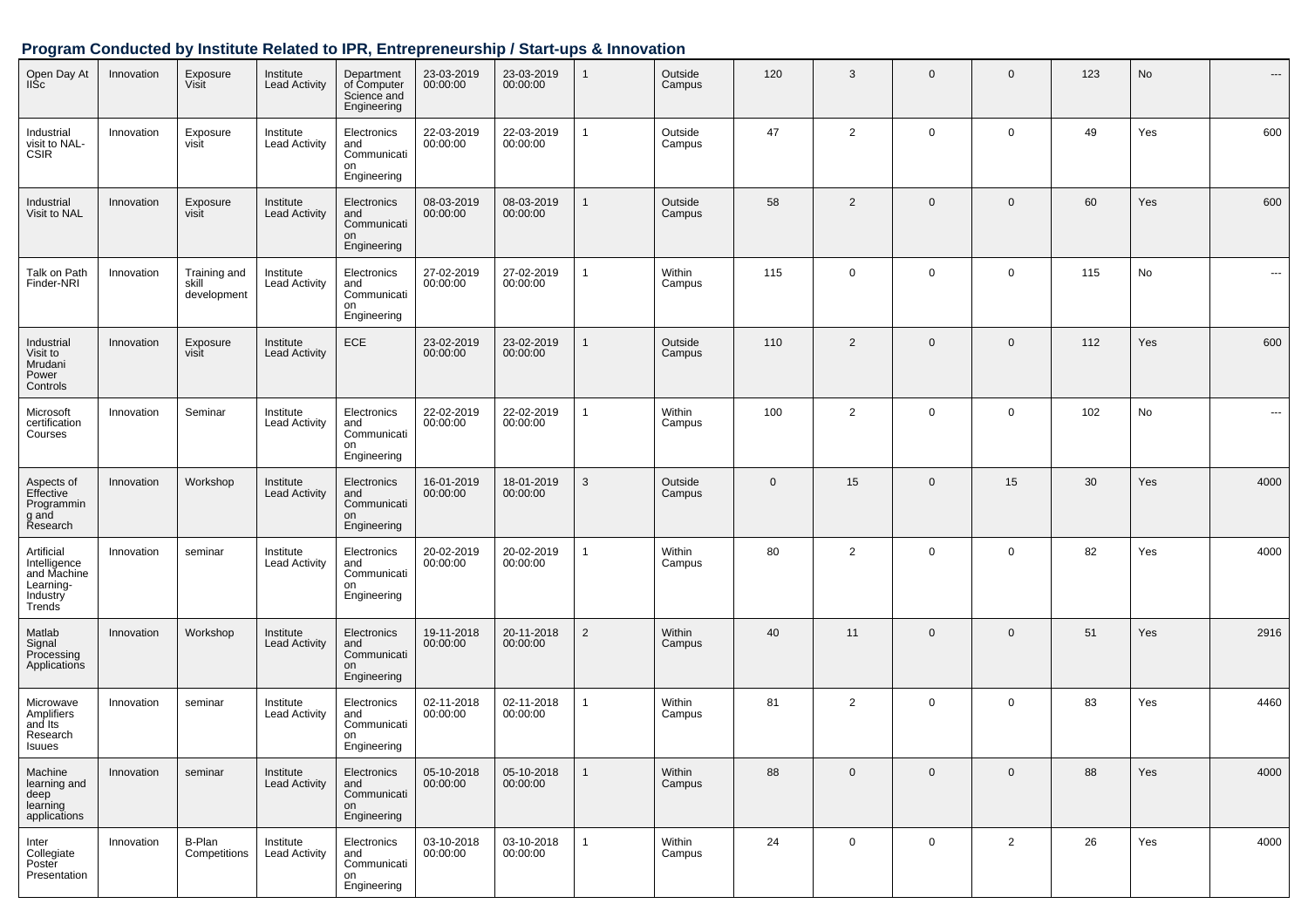| Inter<br>Collegiate<br>Mini Project<br>Exhibition                  | Innovation | <b>B</b> Plan<br>Competitions | Institute<br><b>Lead Activity</b> | Electronics<br>and<br>Communicati<br>on<br>Engineering | 03-10-2018<br>00:00:00 | 03-10-2018<br>00:00:00 |                | Within<br>Campus  | 88  | $\mathbf{0}$   | $\mathbf 0$ | 2              | 90  | Yes       | 4000                     |
|--------------------------------------------------------------------|------------|-------------------------------|-----------------------------------|--------------------------------------------------------|------------------------|------------------------|----------------|-------------------|-----|----------------|-------------|----------------|-----|-----------|--------------------------|
| IEEE day<br>celebration                                            | Innovation | motivational<br>speak         | Institute<br><b>Lead Activity</b> | Electronics<br>and<br>Communicati<br>on<br>Engineering | 03-10-2018<br>00:00:00 | 03-10-2018<br>00:00:00 |                | Within<br>Campus  | 20  | $\mathbf 0$    | 0           | 2              | 22  | Yes       | 4000                     |
| Industrial<br>visit to NAL                                         | Innovation | Exposure<br>visit             | Institute<br><b>Lead Activity</b> | Electronics<br>and<br>Communicati<br>on<br>Engineering | 28-09-2018<br>00:00:00 | 28-09-2018<br>00:00:00 |                | Outside<br>Campus | 69  | 3              | $\Omega$    | $\mathbf{1}$   | 73  | Yes       | 600                      |
| Industrial<br>visit to NAL                                         | Innovation | Exposure<br>visit             | Institute<br><b>Lead Activity</b> | Electronics<br>and<br>Communicati<br>on<br>Engineering | 26-09-2018<br>00:00:00 | 26-09-2018<br>00:00:00 |                | Within<br>Campus  | 95  | $\overline{2}$ | $\mathbf 0$ | $\mathbf{1}$   | 98  | Yes       | 600                      |
| Quadcopter<br>Workshop                                             | Innovation | Workshop                      | Institute<br><b>Lead Activity</b> | Electronics<br>and<br>Communicati<br>on<br>Engineering | 01-09-2018<br>00:00:00 | 02-09-2018<br>00:00:00 | $\overline{2}$ | Within<br>Campus  | 40  | 2              | $\Omega$    | $\mathbf 0$    | 42  | Yes       | 56000                    |
| Execom<br>meeting                                                  | Innovation | Orientation<br>Session        | Institute<br><b>Lead Activity</b> | Electronics<br>and<br>Communicati<br>on<br>Engineering | 01-09-2018<br>00:00:00 | 01-11-2018<br>00:00:00 | 62             | Within<br>Campus  | 10  | 5              | $\mathbf 0$ | $\mathbf 0$    | 15  | No        | ---                      |
| Programmin<br>g and logical<br>skills                              | Innovation | Training skill<br>development | Institute<br><b>Lead Activity</b> | Electronics<br>and<br>Communicati<br>on<br>Engineering | 21-08-2018<br>00:00:00 | 21-08-2018<br>00:00:00 |                | Within<br>Campus  | 40  | 2              | $\Omega$    | $\mathbf 0$    | 42  | <b>No</b> | $\hspace{0.05cm} \ldots$ |
| <b>ARTF</b><br>Almost<br>Ready to Fly                              | Innovation | seminar                       | Institute<br><b>Lead Activity</b> | Electronics<br>and<br>Communicati<br>on<br>Engineering | 18-08-2018<br>00:00:00 | 18-08-2018<br>00:00:00 |                | Within<br>Campus  | 83  | $\overline{2}$ | $\mathbf 0$ | $\mathbf 0$    | 85  | Yes       | 4895                     |
| Project<br>Exbihition                                              | Innovation | Exhibition                    | Institute<br><b>Lead Activity</b> | Electronics<br>and<br>Communicati<br>on<br>Engineering | 10-05-2018<br>00:00:00 | 10-05-2018<br>00:00:00 |                | Within<br>Campus  | 120 | 2              | $\Omega$    | $\mathbf 0$    | 122 | <b>No</b> | $\hspace{0.05cm} \cdots$ |
| Project<br>Exhibition                                              | Innovation | Exhibition                    | Institute<br><b>Lead Activity</b> | Computer<br>Science and<br>Engineering                 | 13-05-2019<br>00:00:00 | 13-05-2019<br>00:00:00 |                | Within<br>Campus  | 110 | 5              | $\Omega$    | $\overline{2}$ | 117 | Yes       | 10000                    |
| Computer<br>Graphics<br>Mini Project<br>Exhibition                 | Innovation | Exhibition                    | Institute<br><b>Lead Activity</b> | Computer<br>Science and<br>Engineering                 | 13-05-2019<br>00:00:00 | 13-05-2019<br>00:00:00 |                | Within<br>Campus  | 120 | $\overline{4}$ | $\Omega$    | 1              | 125 | Yes       | 5000                     |
| <b>Final Year</b><br>Projects<br>Demo and<br>Paper<br>presentation | Innovation | Project<br>Exhibition         | Institute<br><b>Lead Activity</b> | Computer<br>Science and<br>Engineering                 | 10-05-2018<br>00:00:00 | 10-05-2018<br>00:00:00 |                | Within<br>Campus  | 120 | $\overline{4}$ | $\mathbf 0$ | 2              | 126 | Yes       | 10000                    |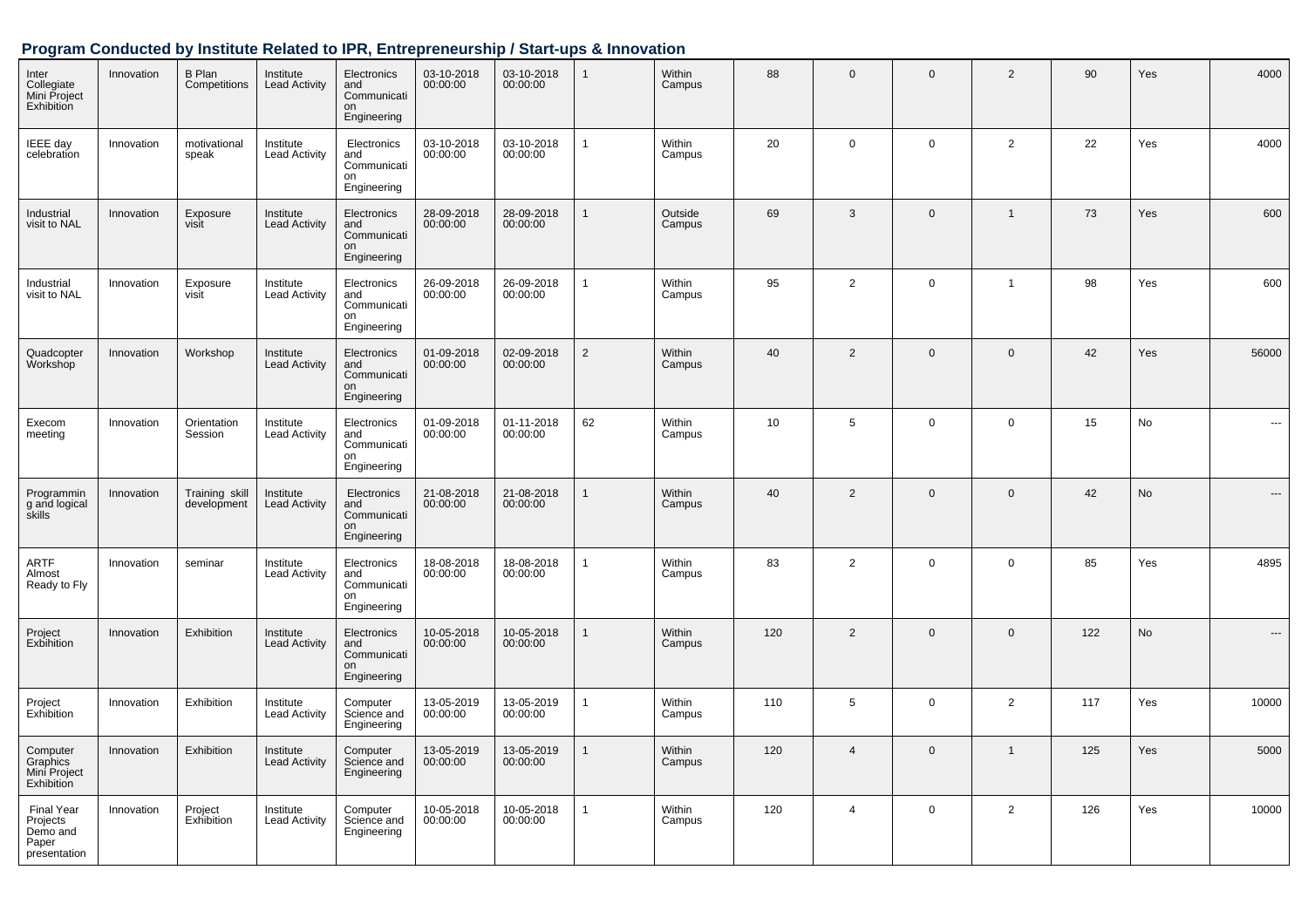| Computer<br>Graphics<br>Mini Projects<br>Exhibition | Innovation | Exhibition        | Institute<br><b>Lead Activity</b> | Computer<br>Science and<br>Engineering | 10-05-2018<br>00:00:00 | 10-05-2018<br>00:00:00 | Within<br>Campus  | 120 |  | 125 | Yes | 5000    |
|-----------------------------------------------------|------------|-------------------|-----------------------------------|----------------------------------------|------------------------|------------------------|-------------------|-----|--|-----|-----|---------|
| IISc Indian<br>Institute of<br>Science              | Innovation | Exposure<br>Visit | Institute<br><b>Lead Activity</b> | Computer<br>Science and<br>Engineering | 07-05-2018<br>00:00:00 | 07-05-2018<br>00:00:00 | Outside<br>Campus | 95  |  |     | No  | $- - -$ |
| <b>ICAT</b><br>Industrial<br>Visit                  | Innovation | Exposure<br>Visit | Institute<br><b>Lead Activity</b> | Computer<br>Science and<br>Engineering | 12-10-2018<br>00:00:00 | 12-10-2018<br>00:00:00 | Outside<br>Campus | 85  |  | 88  | No  | $--$    |

| Name of<br>Program<br>(Full Name)                                                            | Program<br>Theme | Program<br><b>Type</b> | Organizing<br>Agency /<br>Institute<br>Name | Organizing<br><b>Agency Type</b>       | Program<br><b>Start Date</b> | Program<br>End Date    | Program<br>Duration(in<br>Days) | Participants<br>(Students) | Participants<br>(Faculty) | Total<br>Number of<br>Participants | Awards/Rec<br>ognitions/Ac<br>hievements | Award /<br>Position /<br>Recognition<br>Secured | Title of<br>Innovation /<br>Start-up<br>Secured the<br>Award /<br>Recognition            | Had institute<br>spent<br>expenses<br>either from<br>own<br>resource/rec<br>eived fund<br>towards<br>sending<br>delegation to<br>participate/re<br>present the<br>program/acti<br>vity/event? | Total<br><b>Expense</b><br>Amount<br>Incurred by<br>Institute? (In<br>Rupees) |
|----------------------------------------------------------------------------------------------|------------------|------------------------|---------------------------------------------|----------------------------------------|------------------------------|------------------------|---------------------------------|----------------------------|---------------------------|------------------------------------|------------------------------------------|-------------------------------------------------|------------------------------------------------------------------------------------------|-----------------------------------------------------------------------------------------------------------------------------------------------------------------------------------------------|-------------------------------------------------------------------------------|
| Smart India<br>Hackathon<br>software<br>edition 2018<br>-2019 Team<br>Cryptic<br>Coders      | Innovation       | Hackathon              | <b>MHRD</b><br><b>AICTE</b>                 | Govt.<br>Agency<br>(Central)           | 02-03-2019<br>00:00:00       | 03-03-2019<br>00:00:00 | 2                               | 6                          |                           | $\overline{7}$                     | Yes                                      | $\mathbf{1}$                                    | Ministry of<br>Power -<br><b>Distribution</b><br>of electric<br>power for<br>agriculture | Yes                                                                                                                                                                                           | 101020                                                                        |
| Smart India<br>Hackathon<br>software<br>edition 2018<br>-2019 Team<br>Pacman<br><b>Bytes</b> | Innovation       | Hackathon              | <b>MHRD</b><br><b>AICTE</b>                 | Govt.<br>Agency<br>(Central)           | 02-03-2019<br>00:00:00       | 03-03-2019<br>00:00:00 | 2                               | 6                          |                           | $\overline{7}$                     | Yes                                      | $\overline{1}$                                  | Ministry of<br>civil aviation<br>- Presenting<br>information<br>contained in<br>a NOTAM  | Yes                                                                                                                                                                                           | 17220                                                                         |
| Smart India<br>Hackathon<br>software<br>edition 2018<br>2019 Team<br><b>Bits Please</b>      | Innovation       | Hackathon              | <b>MHRD</b><br><b>AICTE</b>                 | Corporate /<br>Industry<br>Association | 02-03-2019<br>00:00:00       | 03-03-2019<br>00:00:00 | 2                               | 6                          | $\overline{1}$            | 7                                  | No                                       | $\cdots$                                        | $\overline{a}$                                                                           | Yes                                                                                                                                                                                           | 94498                                                                         |
| Smart India<br>Hackathon<br>software<br>edition 2018<br>2019 Team<br>Double Helix            | Innovation       | Hackathon              | <b>MHRD</b><br><b>AICTE</b>                 | Corporate /<br>Industry<br>Association | 02-02-2019<br>00:00:00       | 03-02-2019<br>00:00:00 | $\overline{2}$                  | 6                          |                           | $\overline{7}$                     | <b>No</b>                                | $---$                                           | ---                                                                                      | Yes                                                                                                                                                                                           | 21292                                                                         |
| Smart India<br>Hackathon<br>software<br>edition 2018<br>2019 Team<br>Code<br>Astronomy       | Innovation       | Hackathon              | <b>MHRD</b><br><b>AICTE</b>                 | Corporate /<br>Industry<br>Association | 02-03-2019<br>00:00:00       | 03-03-2019<br>00:00:00 | $\overline{2}$                  | 6                          |                           | 7                                  | No                                       | $---$                                           | $\overline{\phantom{a}}$                                                                 | Yes                                                                                                                                                                                           | 23888                                                                         |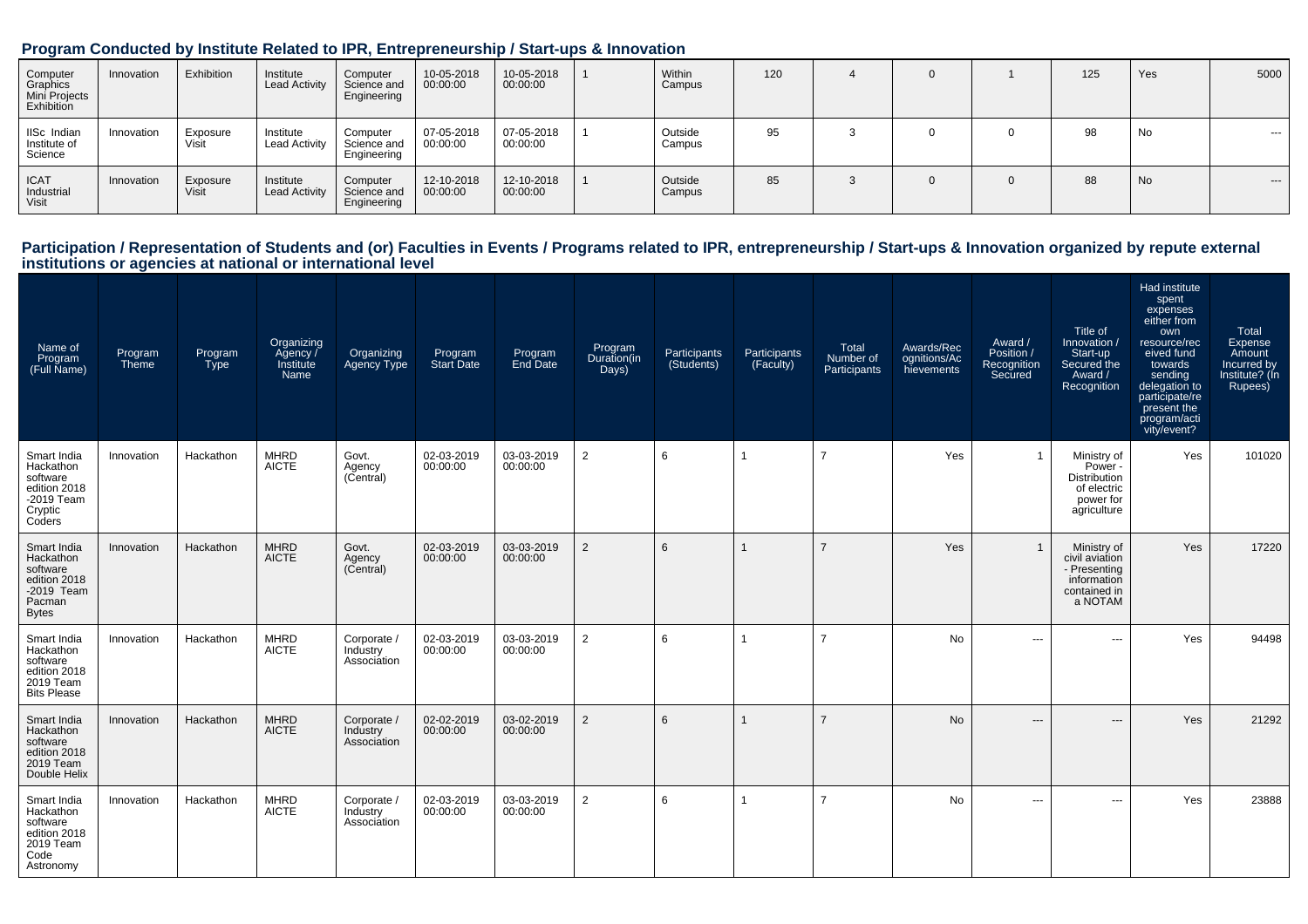| Singapore<br>India<br>Hackathon<br>2018                                                                | Innovation | Hackathon              | <b>MHRD</b><br><b>AICTE</b>                                         | International<br>Agencies              | 12-11-2018<br>00:00:00 | 14-11-2018<br>00:00:00 | 3               | 3              | $\mathbf 0$  | 3              | Yes       | Consolation                                               | Smart<br>Campus                                                                | No        |                |
|--------------------------------------------------------------------------------------------------------|------------|------------------------|---------------------------------------------------------------------|----------------------------------------|------------------------|------------------------|-----------------|----------------|--------------|----------------|-----------|-----------------------------------------------------------|--------------------------------------------------------------------------------|-----------|----------------|
| Launch of<br><b>MHRD</b><br>Innovation<br><b>Cell 2018</b>                                             | Innovation | Awareness              | <b>MHRD</b><br><b>AICTE</b>                                         | Govt.<br>Agency<br>(Central)           | 30-09-2018<br>00:00:00 | 30-09-2018<br>00:00:00 | $\mathbf{1}$    | $\mathbf 0$    | 2            | 2              | No        | $\overline{a}$                                            | ---                                                                            | Yes       | 15000          |
| International<br>Conference<br>on Recent<br>Innovations<br>in Science<br>Engineering<br>Management     | Innovation | Conference             | R R Institute<br>of<br>Technology                                   | Educational<br>Institute               | 10-05-2019<br>00:00:00 | 11-05-2019<br>00:00:00 | 2               | 1              | $\mathbf 0$  | 1              | No        | ---                                                       | ---                                                                            | No        | ---            |
| Decentralize<br>d Distress<br>Relief Using<br>Blockchain                                               | Innovation | Journal                | International<br>Journal of<br>Scientific<br>Research<br>and Review | International<br>Agencies              | 01-05-2019<br>00:00:00 | 01-05-2019<br>00:00:00 | 1               | $\mathbf{1}$   | $\mathbf 0$  | 1              | <b>No</b> | ---                                                       | $\overline{a}$                                                                 | <b>No</b> | $\overline{a}$ |
| Hackfest<br>2018 24<br>hour<br>hackthon                                                                | Innovation | Hackathon              | Siddaganga<br>Institute of<br>Technology                            | Educational<br>Institute               | 29-09-2018<br>00:00:00 | 30-09-2018<br>00:00:00 | $\overline{2}$  | 3              | $\mathbf{0}$ | 3              | No        | ---                                                       | ---                                                                            | No        | ---            |
| Inter College<br>Project<br>Competition<br>2019                                                        | Innovation | Project<br>Competition | Dayananda<br>Sagar<br>Academy of<br>Technology<br>and<br>Management | Educational<br>Institute               | 08-05-2019<br>00:00:00 | 08-05-2019<br>00:00:00 | $\overline{1}$  |                | $\mathbf 0$  |                | Yes       | Consolation<br>Prize                                      | Counterfit<br>Drug<br>Identification<br>and<br>Ensuring<br><b>Brand Safety</b> | No        | $\sim$ $\sim$  |
| <b>TCS Tech</b><br><b>Bytes 2019</b><br>Statewide<br>Engineering<br>IT Quiz                            | Innovation | Competition            | Tata<br>Consultancy<br>Services                                     | Corporate /<br>Industry<br>Association | 21-03-2019<br>00:00:00 | 21-03-2019<br>00:00:00 | 1               |                | $\mathbf 0$  | $\overline{7}$ | No        | $\overline{a}$                                            | $---$                                                                          | No        | $---$          |
| Startup<br>Hackathon<br>Competition                                                                    | Innovation | Hackathon              | Rotary Club<br>of Bangalore                                         | Non-Govt.<br>Agencies                  | 09-02-2019<br>00:00:00 | 10-02-2019<br>00:00:00 | $\overline{2}$  | $\overline{4}$ | $\mathbf 0$  | $\overline{4}$ | No        | ---                                                       | $\overline{\phantom{a}}$                                                       | No        | ---            |
| <b>BAJA</b><br><b>SAEINDIA</b>                                                                         | Innovation | Competetion            | Mahindra in<br>association<br>with<br><b>SAEINDIA</b>               | International<br>Agencies              | 06-03-2019<br>00:00:00 | 11-03-2019<br>00:00:00 | $5\phantom{.0}$ | 25             | $\mathbf{1}$ | 26             | Yes       | Acceleration<br>6th, Overall<br>15th All India<br>Ranking | Design and<br>Fabrication<br>of an off-<br>road car                            | Yes       | 120000         |
| Indian<br>technology<br>congress<br>2018                                                               | Innovation | Seminar                | <b>NIMHANS</b><br>Bengaluru                                         | Govt.<br>Agency<br>(Sitate)            | 05-09-2018<br>00:00:00 | 06-09-2018<br>00:00:00 | 2               | 25             | 8            | 33             | No        | $\overline{a}$                                            | $\overline{a}$                                                                 | Yes       | 3000           |
| Electrical, Ele<br>ctronics<br>Communicati<br>on Computer<br>Technologie<br>Optimization<br>techniques | Innovation | Conference             | <b>GSSIET For</b><br>women<br>Mysuru                                | Educational<br>Institute               | 14-12-2018<br>00:00:00 | 15-12-2018<br>00:00:00 | $\overline{2}$  | $\Omega$       | 3            | 3              | No        | ---                                                       | ---                                                                            | No        | ---            |
| Future of<br>Work                                                                                      | Innovation | Symposism              | PES<br>University<br>Bengaluru                                      | Educational<br>Institute               | 05-01-2019<br>00:00:00 | 05-01-2019<br>00:00:00 | 1               | $\overline{2}$ | $\mathbf 0$  | $\overline{2}$ | No        | ---                                                       | $\hspace{0.05cm} \ldots$                                                       | No        | ---            |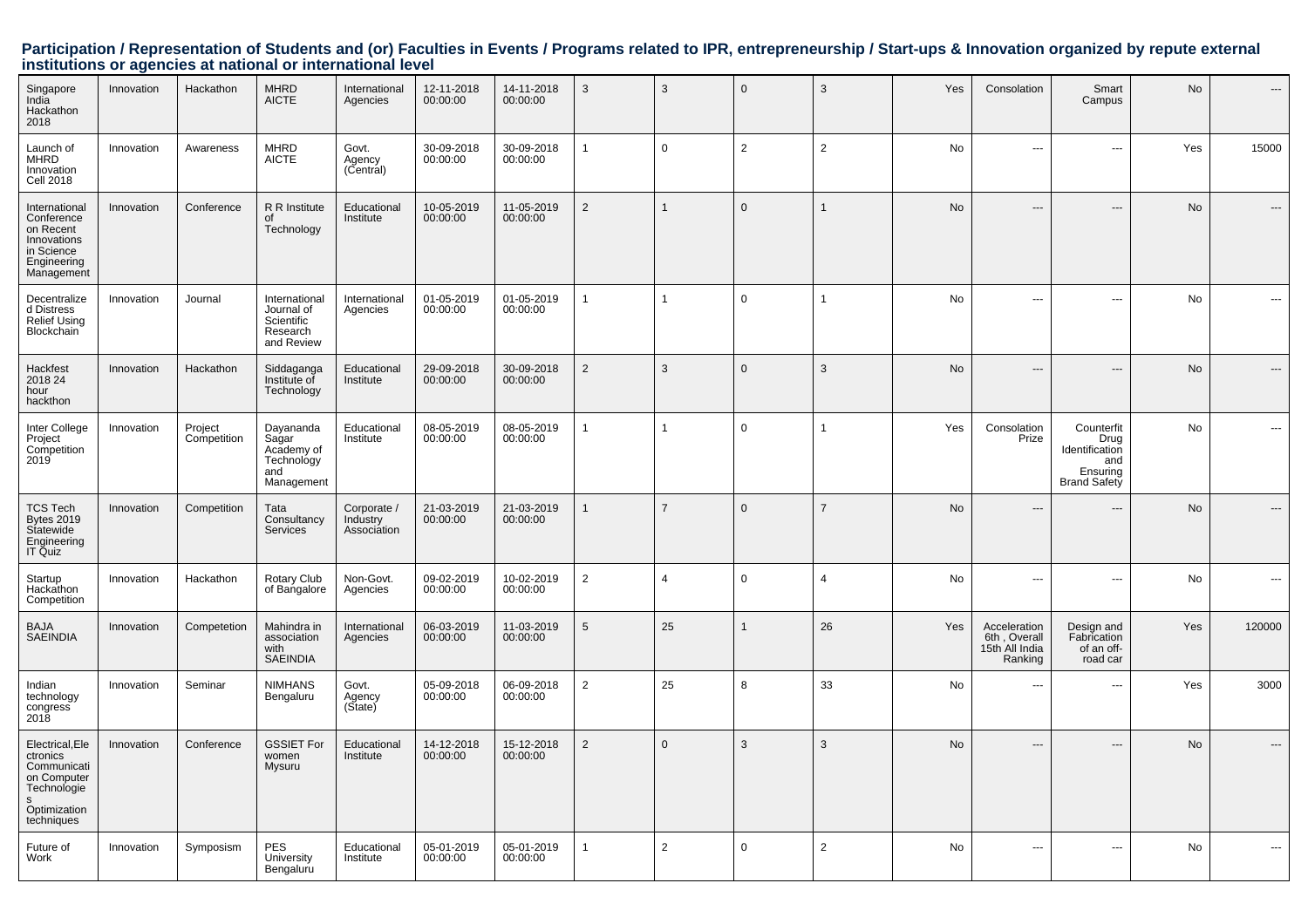| Aspects of<br>effective<br>programmin<br>g and<br>research                               | Innovation | Workshop   | <b>KSSEM</b><br>Bengaluru | Educational<br>Institute | 16-01-2019<br>00:00:00 | 18-01-2019<br>00:00:00 | 3               | $\Omega$     | $\overline{2}$ | $\overline{2}$ | No        |                |                                                             | <b>No</b> |                          |
|------------------------------------------------------------------------------------------|------------|------------|---------------------------|--------------------------|------------------------|------------------------|-----------------|--------------|----------------|----------------|-----------|----------------|-------------------------------------------------------------|-----------|--------------------------|
| A practical<br>implementati<br>on of IoT<br>using Python<br>and<br>Raspberry Pi          | Innovation | Workshop   | <b>ISM UNI</b>            | Non-Govt.<br>Agencies    | 19-01-2019<br>00:00:00 | 19-01-2019<br>00:00:00 | $\mathbf{1}$    | $\mathbf 0$  | $\overline{1}$ | $\overline{1}$ | No        | $\sim$         | $\sim$ $\sim$                                               | No        | $\sim$                   |
| Advanced<br>research<br>trends in<br>speech and<br>image<br>processing                   | Innovation | workshop   | <b>MVJCE</b><br>Bengaluru | Educational<br>Institute | 21-01-2019<br>00:00:00 | 25-01-2019<br>00:00:00 | $5\phantom{.0}$ | $\Omega$     | 1              | $\overline{1}$ | No        | $\overline{a}$ | $\hspace{0.05cm} \ldots$                                    | Yes       | 1500                     |
| Data science<br>analytics                                                                | Innovation | Workshop   | <b>SJBIT</b><br>Bengaluru | Educational<br>Institute | 22-01-2019<br>00:00:00 | 24-01-2019<br>00:00:00 | $\mathbf{3}$    | $\mathbf 0$  | $\overline{2}$ | $\overline{2}$ | No        | $\cdots$       | $\hspace{0.05cm} \ldots$                                    | Yes       | 600                      |
| VLSI analog<br>fitness<br>sigma delta<br>converters                                      | Innovation | Workshop   | <b>VTU</b><br>Belagavi    | Educational<br>Institute | 22-02-2019<br>00:00:00 | 22-02-2019<br>00:00:00 | $\mathbf{1}$    | $\Omega$     | $\overline{2}$ | $\overline{2}$ | <b>No</b> | $---$          | $\overline{a}$                                              | No        | $\qquad \qquad \cdots$   |
| VLSI design<br>using verilog<br>HDL <sup>®</sup>                                         | Innovation | Workshop   | <b>MAVEN</b><br>silicon   | Non-Govt.<br>Agencies    | 25-01-2019<br>00:00:00 | 25-01-2019<br>00:00:00 | $\mathbf{1}$    | $\mathbf 0$  | $\overline{2}$ | $\overline{2}$ | No        | $\sim$ $\sim$  | $---$                                                       | No        | $\overline{\phantom{a}}$ |
| Innovation in<br>science and<br>engineering                                              | Innovation | Seminar    | Sir MVIT<br>Bengaluru     | Educational<br>Institute | 25-02-2019<br>00:00:00 | 28-02-2019<br>00:00:00 | $\overline{4}$  | $\Omega$     | 1              | $\mathbf{1}$   | Yes       | 3              | Person<br>Identification<br>using deep<br>neural<br>network | No        | $\qquad \qquad \cdots$   |
| Data<br>science, mac<br>hine learning<br>and<br>applications                             | Innovation | Conference | <b>CMRIT</b><br>Bengaluru | Educational<br>Institute | 29-03-2019<br>00:00:00 | 30-03-2019<br>00:00:00 | $\sqrt{2}$      | $\mathbf 0$  | 1              | 1              | No        | $---$          | ---                                                         | <b>No</b> | $\hspace{0.05cm} \ldots$ |
| state of the<br>art in RF<br>and wireless<br>communicati<br>on design                    | Innovation | workshop   | <b>BMSCE</b><br>Bengaluru | Educational<br>Institute | 29-07-2019<br>00:00:00 | 02-08-2019<br>00:00:00 | 5               | $\Omega$     | $\mathbf{1}$   | $\overline{1}$ | <b>No</b> | $---$          | $\overline{a}$                                              | <b>No</b> | $---$                    |
| Research<br>methodology                                                                  | Innovation | worshop    | VTU, Chikbal<br>apur      | Educational<br>Institute | 26-07-2019<br>00:00:00 | 04-08-2019<br>00:00:00 | 10              | $\mathbf 0$  | $\mathbf{1}$   | $\overline{1}$ | No        | $\sim$         | $\mathbf{L}$                                                | No        | $---$                    |
| Computation<br>al methods<br>for partial<br>defferential<br>equations<br>using<br>MATLAB | Innovation | workshop   | <b>BNMIT</b><br>Bengaluru | Educational<br>Institute | 10-06-2019<br>00:00:00 | 14-06-2019<br>00:00:00 | $5\phantom{.0}$ | $\mathbf{0}$ | $\overline{2}$ | $\overline{2}$ | No        | ---            | $\hspace{0.05cm} \ldots$                                    | <b>No</b> | $\hspace{0.05cm} \ldots$ |
| <b>IoT</b> based<br>project<br>design and<br>development                                 | Innovation | workshop   | <b>BNMIT</b><br>Bengaluru | Educational<br>Institute | 24-06-2019<br>00:00:00 | 29-06-2019<br>00:00:00 | 6               | $\mathbf 0$  | $\mathbf{1}$   | -1             | No        | $\sim$ $\sim$  | $\cdots$                                                    | Yes       | 2000                     |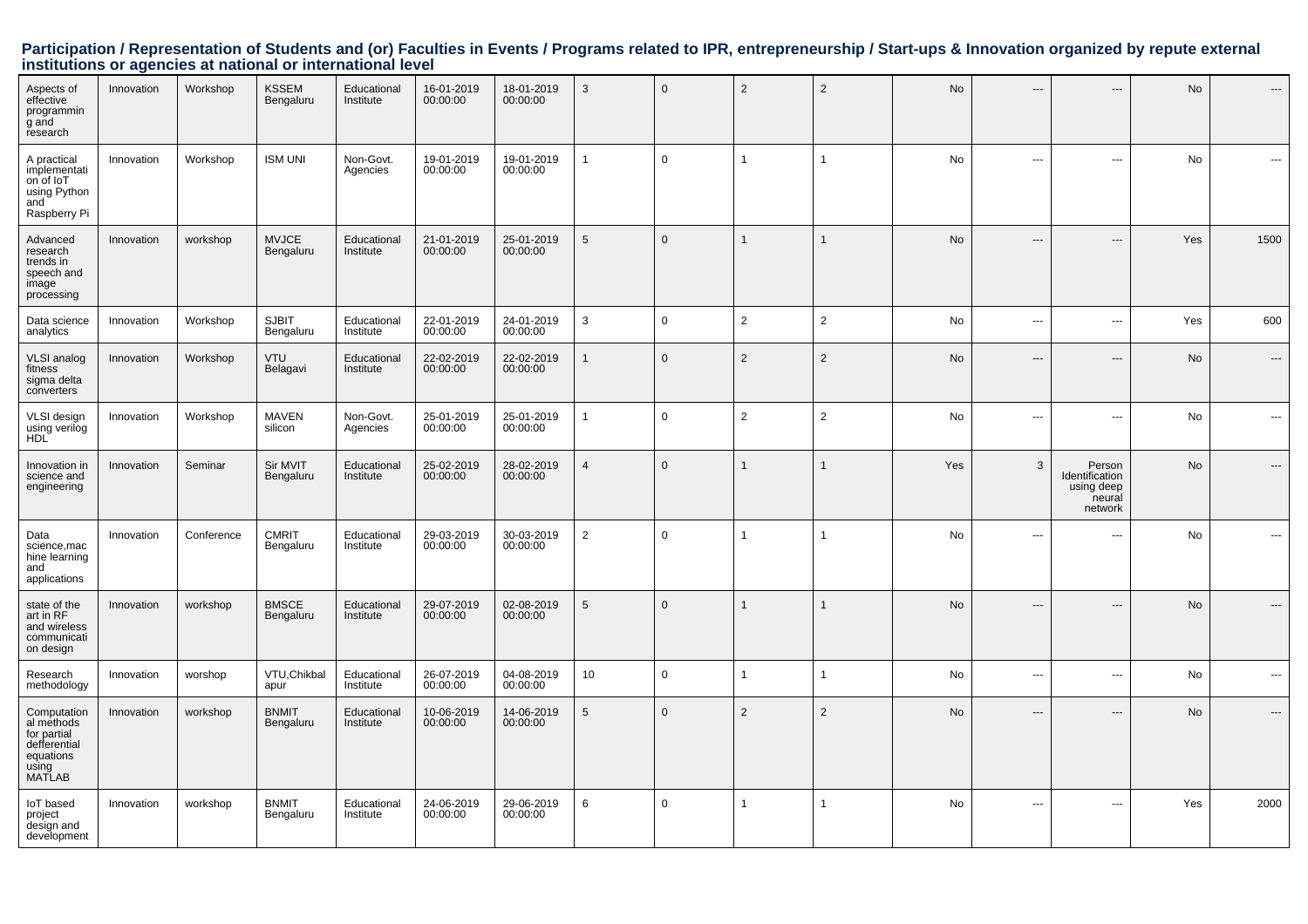| Advanced<br>electronics,c<br>omputers<br>and<br>communicati<br>on            | Innovation | Conference                    | <b>REVA</b><br>Bengaluru                                       | Educational<br>Institute   | 09-08-2018<br>00:00:00 | 10-08-2018<br>00:00:00 | $\overline{2}$  | 3            | $\Omega$       | 3              | No | ---                      | ---                           | No  |                          |
|------------------------------------------------------------------------------|------------|-------------------------------|----------------------------------------------------------------|----------------------------|------------------------|------------------------|-----------------|--------------|----------------|----------------|----|--------------------------|-------------------------------|-----|--------------------------|
| Machine<br>Learning<br>Techniques<br>Tools                                   | Innovation | workshop                      | JSSATE                                                         | Educational<br>Institute   | 17-12-2018<br>00:00:00 | 21-12-2018<br>00:00:00 | $5\phantom{.0}$ | $\mathbf 0$  | $\mathbf{1}$   | $\overline{1}$ | No | $\sim$ $\sim$            | $\cdots$                      | Yes | 1180                     |
| Research<br>and<br>Developmen<br>t Show                                      | Innovation | Exposure<br>visit             | <b>IIIT</b><br>Hyderbad                                        | Educational<br>Institute   | 23-02-2019<br>00:00:00 | 24-02-2019<br>00:00:00 | $\overline{2}$  | $\mathbf{0}$ | $\overline{2}$ | $\overline{2}$ | No | $\overline{\phantom{a}}$ | ---                           | Yes | 15600                    |
| Project<br>Exhibition                                                        | Innovation | Exhibition                    | <b>Vidhy Vikas</b><br>Institute of<br>Engg<br>Mysore           | Educational<br>Institute   | 11-05-2019<br>00:00:00 | 11-05-2019<br>00:00:00 | $\overline{1}$  | $\mathbf 0$  | $\mathbf{1}$   | 1              | No | $\hspace{0.05cm} \ldots$ | $\hspace{0.05cm} \ldots$      | Yes | 2200                     |
| National<br>Level Aero<br>Modelling<br>Competition                           | Innovation | <b>B</b> Plan<br>Competitions | <b>IIIT Kanpur</b>                                             | Educational<br>Institute   | 08-03-2019<br>00:00:00 | 09-03-2019<br>00:00:00 | $\overline{2}$  | $\mathbf{0}$ | $\overline{4}$ | $\overline{4}$ | No | $\hspace{0.05cm} \ldots$ | $\hspace{0.05cm} \ldots$      | Yes | 12694                    |
| Indian<br>Technology<br>Congress to<br>build small<br>satellite<br>program   | Innovation | Start up<br>Conclave          | Bangalore                                                      | Govt.<br>Agency<br>(State) | 05-09-2018<br>00:00:00 | 06-09-2018<br>00:00:00 | $\overline{2}$  | $\mathbf 0$  | 1              | $\overline{1}$ | No | $\hspace{0.05cm} \ldots$ | $\hspace{0.05cm} \ldots$      | Yes | 3000                     |
| Cyber<br>security and<br>certified<br>cyber<br>security<br>professional<br>s | Innovation | workshop                      | <b>RRMC</b>                                                    | Educational<br>Institute   | 22-06-2018<br>00:00:00 | 24-06-2018<br>00:00:00 | $\mathbf{3}$    | $\mathbf 0$  | 3              | 3              | No | $--$                     | $---$                         | No  | $\hspace{0.05cm} \ldots$ |
| Machine<br>Learning<br>Algorithms                                            | Innovation | workshop                      | <b>SJBIT</b>                                                   | Educational<br>Institute   | 09-07-2018<br>00:00:00 | 14-07-2018<br>00:00:00 | 6               | $\mathbf 0$  | 2              | $\overline{2}$ | No | $\hspace{0.05cm} \ldots$ | $\hspace{0.05cm} \ldots$      | Yes | 1500                     |
| Internet of<br>things and<br>its<br>application                              | Innovation | workshop                      | <b>VTU Centre</b><br>of post<br>graduation<br>Mysuru           | Educational<br>Institute   | 10-12-2018<br>00:00:00 | 11-12-2018<br>00:00:00 | $\overline{2}$  | $\mathbf{0}$ | 1              | -1             | No | $\hspace{0.05cm} \ldots$ | $\qquad \qquad \cdots$        | Yes | 1000                     |
| machine<br>Learning and<br>Tools                                             | Innovation | workshop                      | Sapthagiri<br>College of<br>Engineering<br>Bengaluru           | Educational<br>Institute   | 30-01-2019<br>00:00:00 | 31-01-2019<br>00:00:00 | $\overline{2}$  | $\mathbf 0$  | 1              | $\overline{1}$ | No | $\hspace{0.05cm} \ldots$ | $\hspace{0.05cm} \ldots$      | No  | $\hspace{0.05cm} \ldots$ |
| <b>IEEE</b><br>International<br>Conference                                   | Innovation | Conference                    | <b>SURYA</b><br>Engineering<br>College,<br>Erode,<br>TemilNadu | Educational<br>Institute   | 27-01-2019<br>00:00:00 | 29-01-2019<br>00:00:00 | 3               | $\mathbf{0}$ | 1              | 1              | No | $\overline{\phantom{a}}$ | $---$                         | No  | $\hspace{0.05cm} \ldots$ |
| Verifying<br>functional<br>correctness<br>of programs                        | Innovation | workshop                      | JIT<br>Bengaluru                                               | Educational<br>Institute   | 29-01-2019<br>00:00:00 | 29-01-2019<br>00:00:00 | $\mathbf{1}$    | $\mathbf 0$  | $\overline{7}$ | $\overline{7}$ | No | $\hspace{0.05cm} \ldots$ | $\scriptstyle\cdots$          | No  | $---$                    |
| VMWare<br>Academic<br>Initiatives                                            | Innovation | workshop                      | VMWare,<br>Bengaluru                                           | Educational<br>Institute   | 03-10-2018<br>00:00:00 | 03-10-2018<br>00:00:00 | $\mathbf{1}$    | $\mathbf 0$  | $\overline{2}$ | $\overline{2}$ | No | $\hspace{0.05cm} \ldots$ | $\hspace{1.5cm} \textbf{---}$ | No  | $---$                    |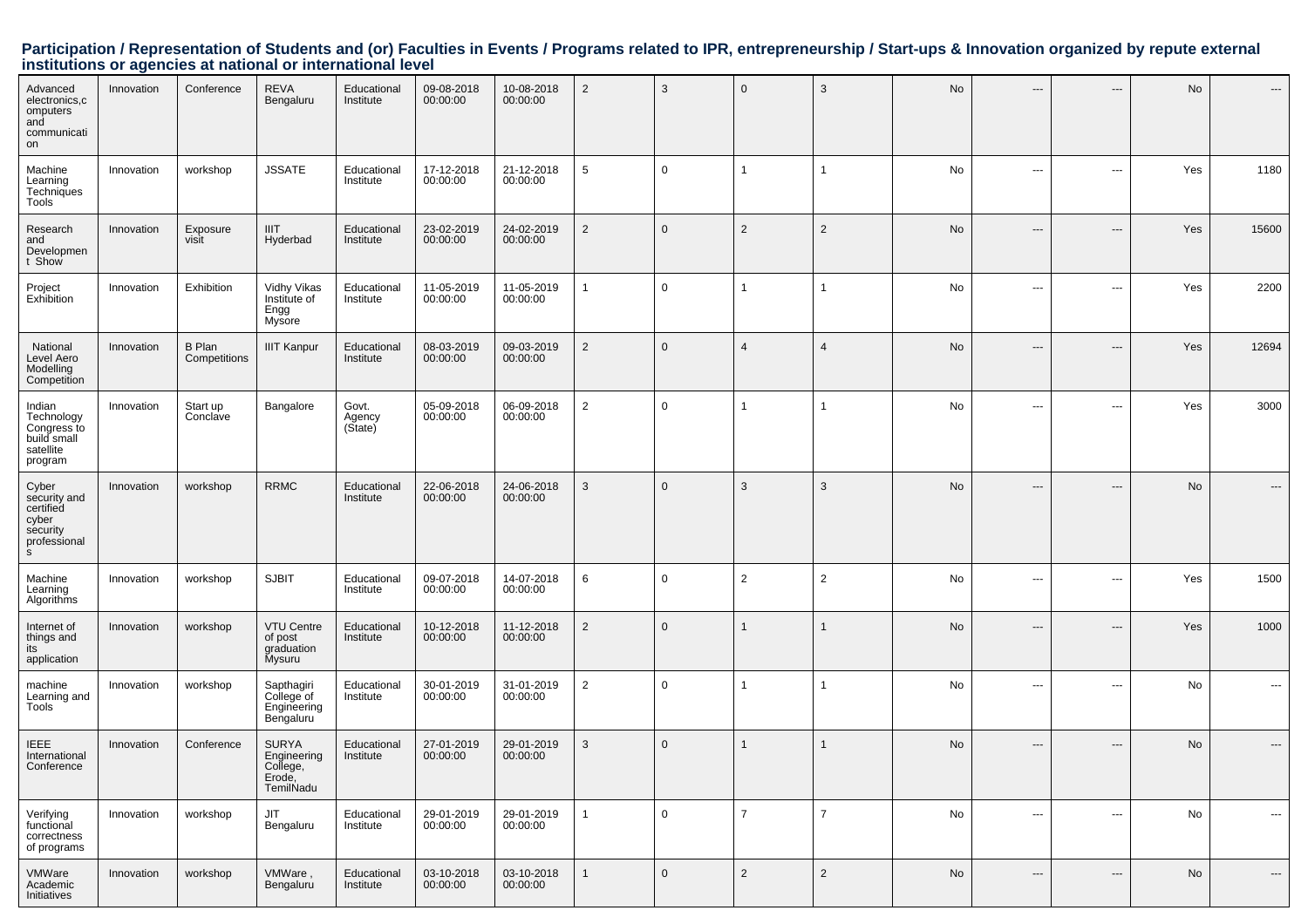| Workshop<br>on<br>Sustainable<br>Technology                                                                                                             | Innovation | Workshop   | VTU<br>Regional<br>Centre<br>Bengaluru                                  | Educational<br>Institute | 28-03-2019<br>00:00:00 | 28-03-2019<br>00:00:00 |                | 0            |   |                | No        | $\cdots$ | $\hspace{0.05cm} \ldots$ | No        | $\cdots$                                 |
|---------------------------------------------------------------------------------------------------------------------------------------------------------|------------|------------|-------------------------------------------------------------------------|--------------------------|------------------------|------------------------|----------------|--------------|---|----------------|-----------|----------|--------------------------|-----------|------------------------------------------|
| Workshop<br>on Research<br>Methodology                                                                                                                  | Innovation | Workshop   | <b>DSATM</b><br>Bengaluru                                               | Educational<br>Institute | 21-03-2019<br>00:00:00 | 23-03-2019<br>00:00:00 | 3              | $\mathbf{0}$ | 2 | $\overline{2}$ | No        | ---      | $\hspace{0.05cm} \ldots$ | No        | $\cdots$                                 |
| Conference<br>Proceedings<br>Recent<br>Advances in<br>Engineering<br>Technology<br>Science                                                              | Innovation | conference | Shridevi<br>Institute of<br>Engineering<br>and<br>Technology<br>Tumkuru | Educational<br>Institute | 26-04-2019<br>00:00:00 | 26-04-2019<br>00:00:00 |                | $\mathbf 0$  |   |                | <b>No</b> | $\cdots$ | $\hspace{0.05cm} \ldots$ | No        | $\cdots$                                 |
| Second<br>International<br>Conference<br>on Emerging<br>Trends In<br>Science<br>Technologie<br>s For<br>Engineering<br>Systems<br><b>ICETSE</b><br>2019 | Innovation | Conference | <b>SJBIT</b><br>Bengaluru                                               | Educational<br>Institute | 17-05-2019<br>00:00:00 | 18-05-2019<br>00:00:00 | 2              | $\mathbf 0$  | 2 | $\overline{2}$ | <b>No</b> | $---$    | $\hspace{0.05cm} \ldots$ | <b>No</b> | $\cdots$                                 |
| International<br>Conference<br>on Advances<br>in<br>Communicati<br>on<br>Information<br>and<br>computing<br>technology                                  | Innovation | Conference | <b>EWIT</b><br>Bengaluru                                                | Educational<br>Institute | 09-05-2019<br>00:00:00 | 10-05-2019<br>00:00:00 | $\overline{2}$ | $\Omega$     |   |                | No        | ---      | $\hspace{0.05cm} \ldots$ | No        | $\cdots$                                 |
| Saksham<br>Microsoft<br>Azure and<br>cognitive<br>services                                                                                              | Innovation | workshop   | <b>JSSATE</b><br>Bengaluru                                              | Educational<br>Institute | 28-09-2018<br>00:00:00 | 29-09-2018<br>00:00:00 | 2              | $\mathbf{0}$ |   |                | <b>No</b> | $\cdots$ | $\hspace{0.05cm} \ldots$ | <b>No</b> | $---$                                    |
| <b>Future Work</b>                                                                                                                                      | Innovation | workshop   | PES<br>university                                                       | Educational<br>Institute | 05-01-2019<br>00:00:00 | 05-01-2019<br>00:00:00 |                | 0            |   |                | No        | ---      | ---                      | <b>No</b> | $\hspace{0.05cm} \ldots \hspace{0.05cm}$ |

# **Courses on Innovation, IPR and Entrepreneurship Development Offered During the Academic Period 2018-19**

| Title of Course/Subject<br>Offered           | <b>Program Theme</b> | <b>Type of Course</b>     | Level of Course                  | Program Start<br>Date  | Program End<br>Date <sup>1</sup> | <b>Program</b><br>Duration(in<br>Days) | Mode of Delivery | <b>Total Enrolment</b><br><b>Number</b> | Total Number of<br>Students<br>Completed | Total Numbers of<br>Contact Hours of<br>Course |
|----------------------------------------------|----------------------|---------------------------|----------------------------------|------------------------|----------------------------------|----------------------------------------|------------------|-----------------------------------------|------------------------------------------|------------------------------------------------|
| Introduction to Programming<br>in JavaScript | Innovation           | Short term<br>Certificate | Short Term<br>Certificate Course | 01-05-2019<br>00:00:00 | 07-05-2019<br>00:00:00           |                                        | Offline          | ູບບ                                     | 13 <sub>1</sub>                          | 32                                             |

# **Innovation, Pre-Incubation & Incubation Centre/Facilities exists in campus**

| Name of Centre<br>Type of Facility<br><b>Facility Incharge</b><br>Carpet Area of Facility<br>Services Offered by Pre-Incubation &<br>towards Establishment/Operation of<br>Address<br><b>Creation</b><br>Incubation Centre/Facilities?<br><b>Pre-Incubation &amp; Incubation</b><br>Centre/Facilities? | Had institute spent expenses either<br>Had institute Generated Income either from<br>from own resource/received fund<br>Year of Facility<br>Facility Location / |  |
|--------------------------------------------------------------------------------------------------------------------------------------------------------------------------------------------------------------------------------------------------------------------------------------------------------|-----------------------------------------------------------------------------------------------------------------------------------------------------------------|--|
|--------------------------------------------------------------------------------------------------------------------------------------------------------------------------------------------------------------------------------------------------------------------------------------------------------|-----------------------------------------------------------------------------------------------------------------------------------------------------------------|--|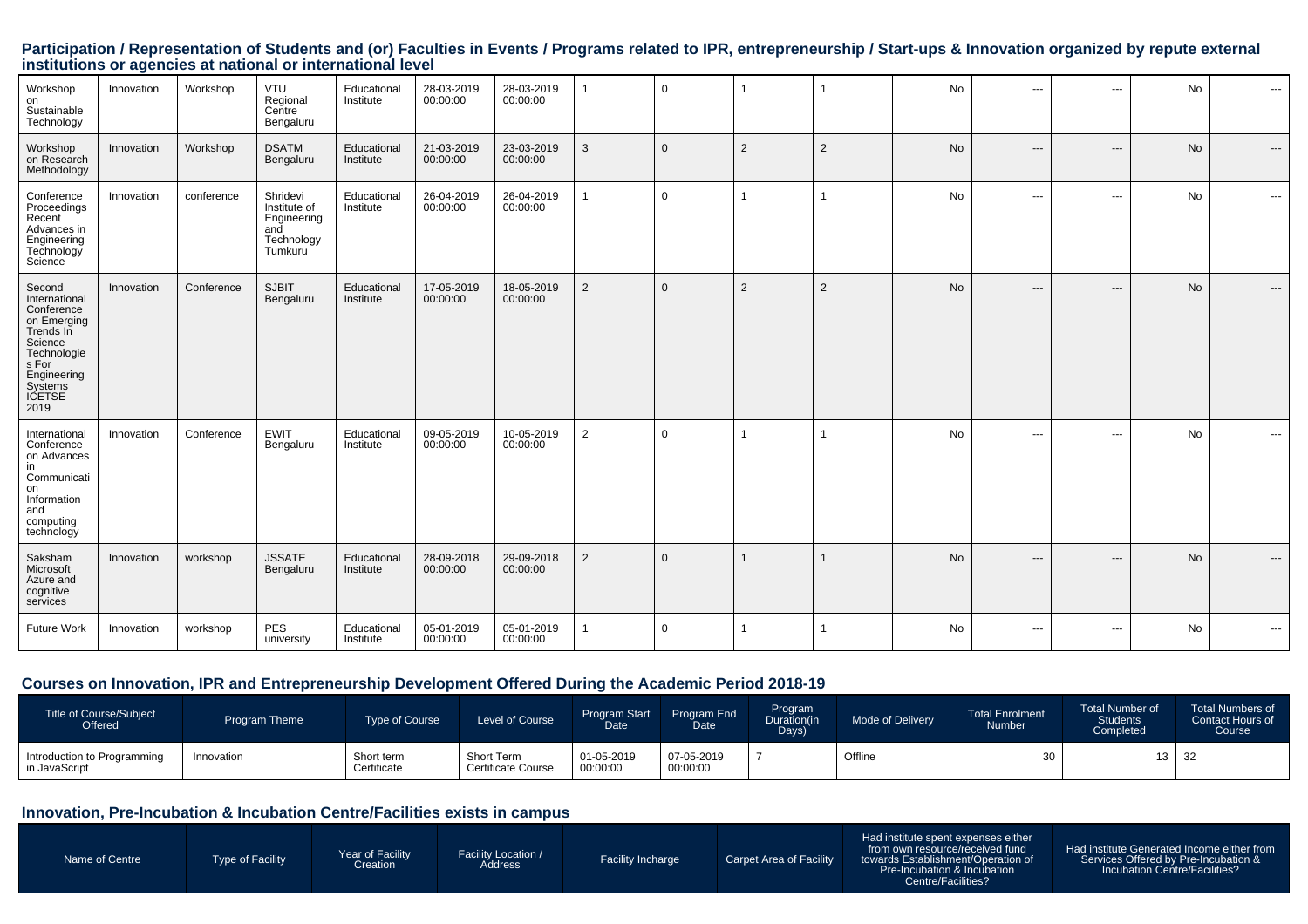#### **Innovation, Pre-Incubation & Incubation Centre/Facilities exists in campus**

| <b>GARUT AEROMODELING</b><br><b>CLUB</b> | Pre-Incubation Centre | 2018 | <b>KSIT BANGALORE</b> | Facility<br>Incharge | SUNIL<br>KUMAR        | 2400 Sq. Ft. | Yes                                      |       | Yes                                                                                                           |      |
|------------------------------------------|-----------------------|------|-----------------------|----------------------|-----------------------|--------------|------------------------------------------|-------|---------------------------------------------------------------------------------------------------------------|------|
|                                          |                       |      |                       | Name                 | GR                    |              | <b>Annual Capital</b><br>Expenditure (In | 54300 | Total Annual Income<br>from Training and                                                                      | 9000 |
|                                          |                       |      |                       | Facility<br>Incharge | sunilkum<br>argr@ksit |              | Rupees)                                  |       | <b>Skill Development</b><br>Services (In Rupees)                                                              |      |
|                                          |                       |      |                       | Email                | .edu.in               |              |                                          | 44300 | <b>Total Annual Income</b>                                                                                    |      |
|                                          |                       |      |                       |                      | 98443622<br>35        |              |                                          |       | from (Technical and<br><b>Business)</b> Mentoring                                                             |      |
|                                          |                       |      |                       | Facility             |                       |              | Annual<br>Operational                    |       | Services (In Rupees)                                                                                          |      |
|                                          |                       |      |                       | Incharge<br>Phone    |                       |              | Expenditure (In<br>Rupees)               |       | Total Annual Income<br>from Office Space<br>and Rental Services<br>to Start-<br>ups/Innovators (In<br>Rupees) |      |

#### **Grants / Funds Received by Pre-Incubation & Incubation Centre / Facilities exists in Campus**

| Name of Centre                 | Source of Grant / Fund          | Agency Name | Agency Type | Had Received Grants / Funds by Pre-<br>Incubation & Incubation Centre /<br><b>Facilities exists in Campus?</b> | Total Grants / Funds Received by<br>Pre-Incubation & Incubation Centre /<br>Facilities exists in Campus (In<br>Rupees) |
|--------------------------------|---------------------------------|-------------|-------------|----------------------------------------------------------------------------------------------------------------|------------------------------------------------------------------------------------------------------------------------|
| <b>GARUT AEROMODELING CLUB</b> | Institute's Own Fund / Resource | $--$        | $- - -$     | Yes                                                                                                            | 54300                                                                                                                  |

#### **Idea / Prototype / Innovation have received Grant / funding from Pre-Incubation / Incubation Centre / Facilities**

**No Data Flled!**

# **Start-ups have received Grant / funding from Pre-Incubation / Incubation Centre / Facilities**

**No Data Flled!**

# **Co-Incubation Partnership**

**No Data Flled!**

# **Technology Commercialization / Transfer**

**No Data Flled!**